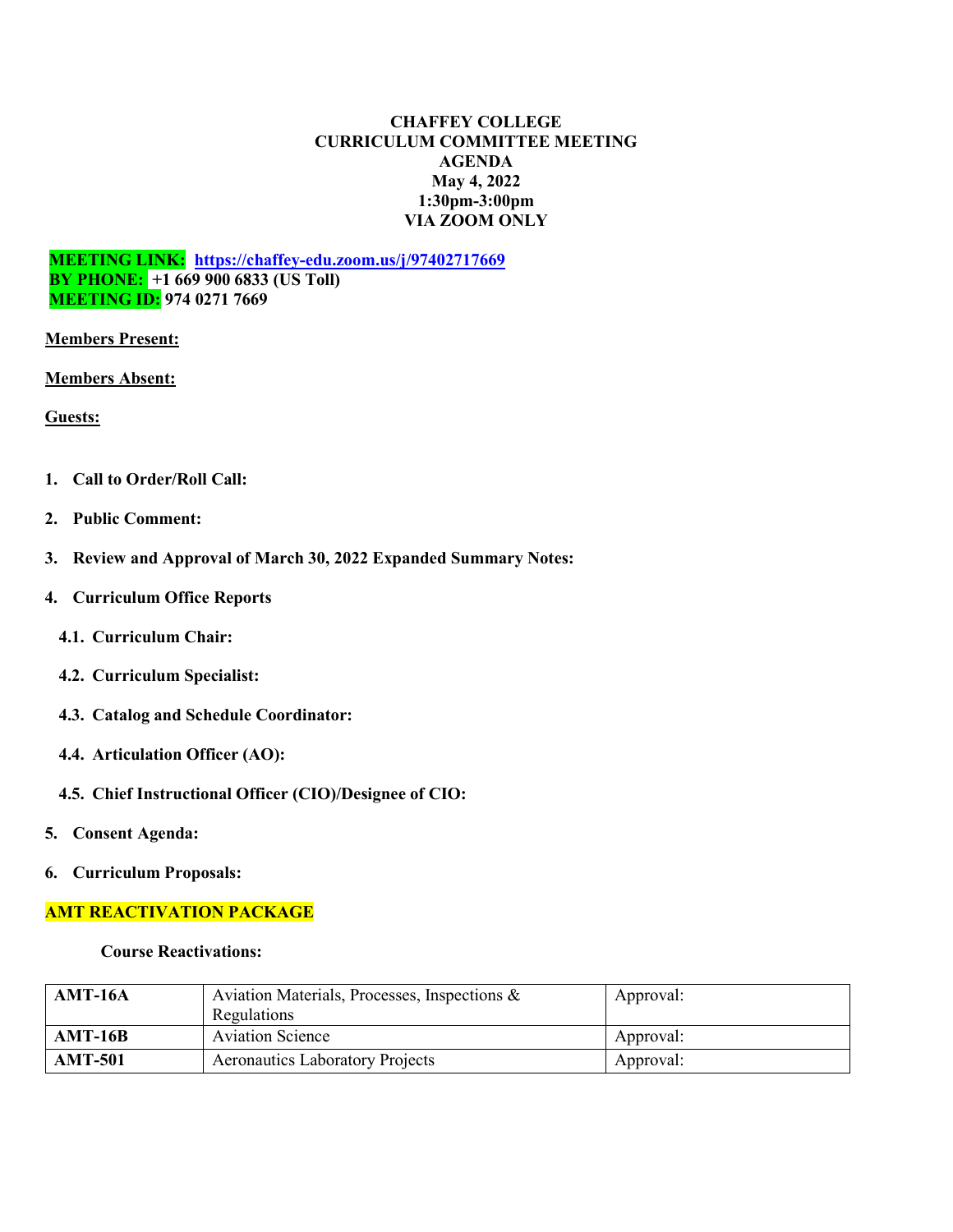## **ANTHROPOLOGY PACKAGE**

# **Course Modifications w/ DE:**

| <b>ANTHRO-1</b>  | Introduction to Biological Anthropology | Approval: | Distance Education        |
|------------------|-----------------------------------------|-----------|---------------------------|
|                  |                                         |           | Approval Hybrid/Online:   |
| <b>ANTHRO-1L</b> | Laboratory for Biological Anthropology  | Approval: | <b>Distance Education</b> |
|                  |                                         |           | Approval Hybrid/Online:   |
| <b>ANTHRO-2</b>  | Introduction to Archaeology             | Approval: | <b>Distance Education</b> |
|                  |                                         |           | Approval Hybrid/Online:   |
| <b>ANTHRO-3</b>  | Introduction to Social and Cultural     | Approval: | Distance Education        |
|                  | Anthropology                            |           | Approval Hybrid/Online:   |
|                  |                                         |           |                           |

### **New Courses w/ DE:**

| <b>ANTHRO-5</b> | Introduction to Linguistic Anthropology   Approval: | Distance Education      |
|-----------------|-----------------------------------------------------|-------------------------|
|                 |                                                     | Approval Hybrid/Online: |

# **Program Modifications:**

| <b>Anthropology for Transfer</b> | $AA-T$ | Approval: |
|----------------------------------|--------|-----------|
|                                  |        |           |

# **ECONOMICS PACKAGE**

## **Course Modifications w/ DE:**

| ECON-1        | Introduction to Economics             | Approval: | Distance Education<br>Approval Hybrid/Online:        |
|---------------|---------------------------------------|-----------|------------------------------------------------------|
| <b>ECON-2</b> | Principles of Macroeconomics          | Approval: | <b>Distance Education</b><br>Approval Hybrid/Online: |
| ECON-4        | Principles of Microeconomics          | Approval: | <b>Distance Education</b><br>Approval Hybrid/Online: |
| <b>ECON-7</b> | Economic History of the United States | Approval: | <b>Distance Education</b><br>Approval Hybrid/Online: |
| <b>ECON-8</b> | History of Economic Ideas             | Approval: | <b>Distance Education</b><br>Approval Hybrid/Online: |

### **Program Modifications:**

| <b>Economics for Transfer</b> | $AA-T$ | Approval: |
|-------------------------------|--------|-----------|
|                               |        |           |
| <b>Political Economics</b>    | AΑ     | Approval  |

### **New Courses w/ DE:**

| <b>MATH-42</b> | Explorations in Quantitative Reasoning | Approval: | Distance Education      |
|----------------|----------------------------------------|-----------|-------------------------|
|                |                                        |           | Approval Hybrid/Online: |

### **7. Discussion/Action Items:**

**7.1.** Assigning Courses to State Disciplines: